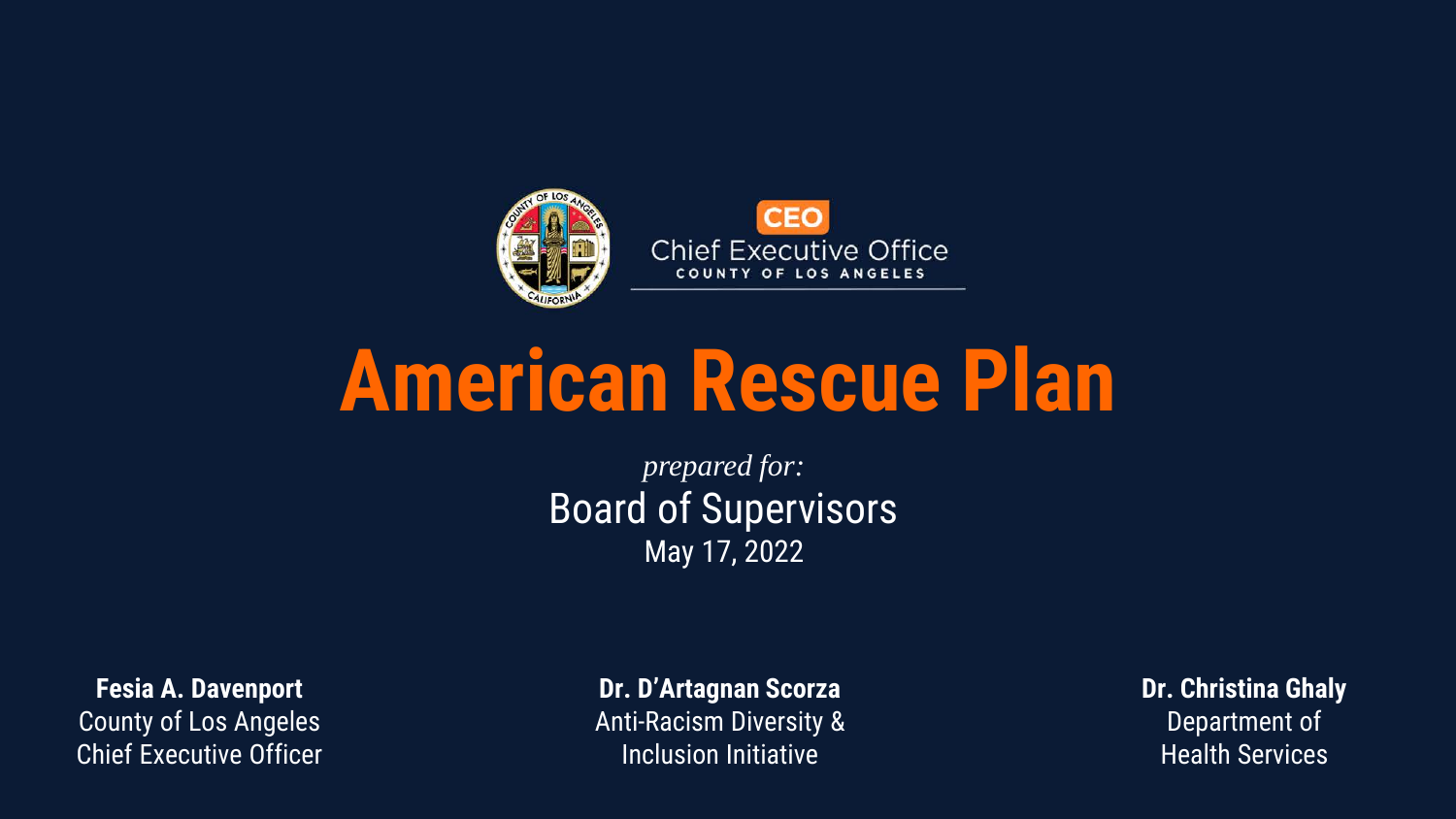# **Presentation Highlights**

#### **I. ARP Global Program Overview (CEO)**

#### **II. Department Spotlight: Department of Health Services**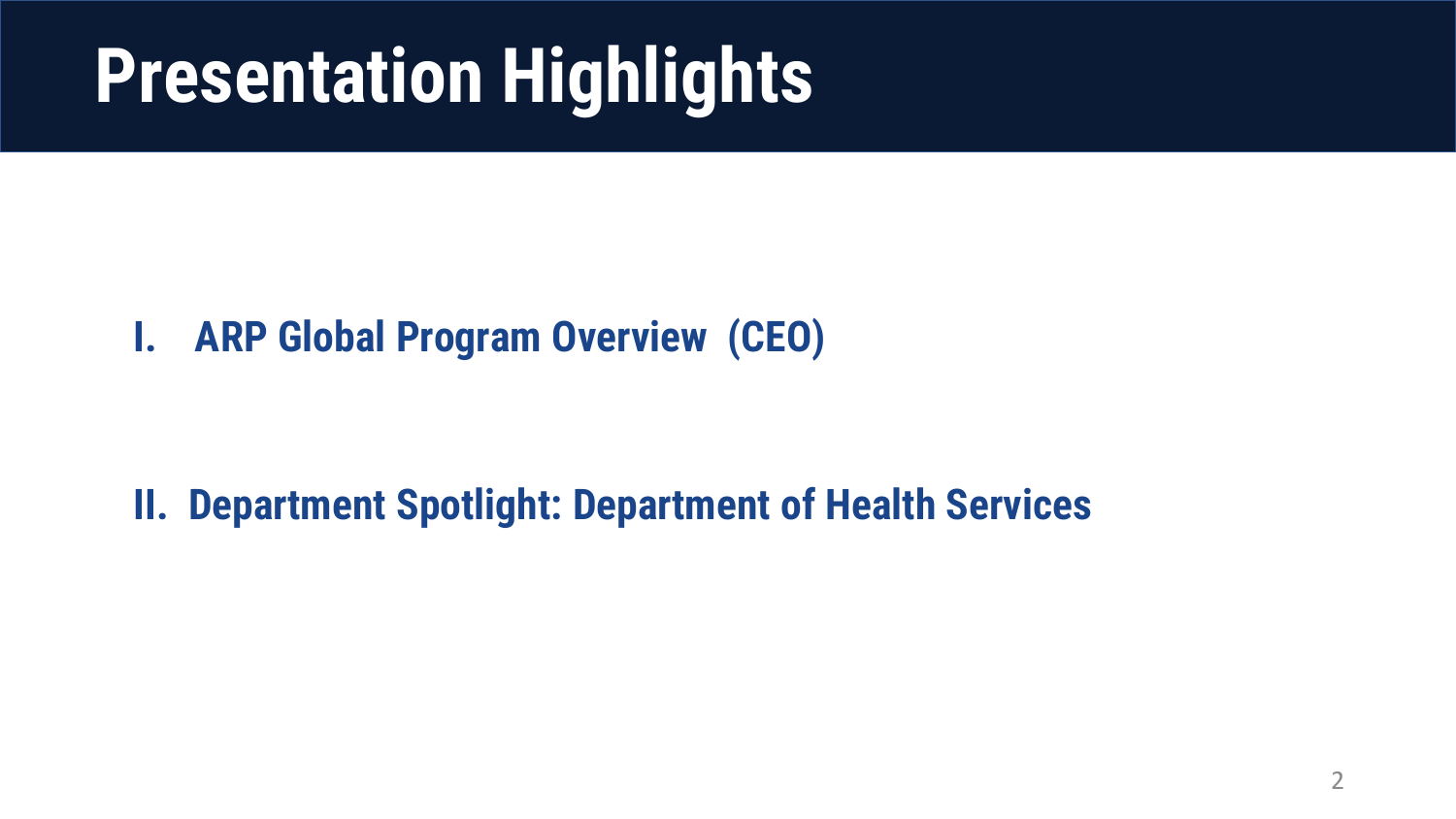#### **ARP Global Program Overview**  *(Updated May 16, 2022)*

| <b>Progress</b>                         | <b>Equity-Focused</b><br><b>Investments</b> | <b>Building Bridge to</b><br><b>Equitable Recovery</b> | <b>Fiscal Stability and</b><br><b>Social Safety Net</b> | <b>Project Amounts</b> |
|-----------------------------------------|---------------------------------------------|--------------------------------------------------------|---------------------------------------------------------|------------------------|
|                                         | (Pillar 1 Projects)                         | (Pillar 2 Projects)                                    | (Pillar 3 Projects)                                     |                        |
| Design/Development                      | 17                                          | 19                                                     | $\overline{4}$                                          | \$443,480,000          |
| <b>ARDI/CoCo Review</b>                 | $\boldsymbol{0}$                            |                                                        | $\boldsymbol{0}$                                        | \$20,000,000           |
| Approved for Launch/<br>Implementation* | 19                                          | 18                                                     | 5                                                       | \$511,520,000          |
| <b>TOTAL</b>                            | 36                                          | 38                                                     | 9                                                       | \$975,000,000          |

*\*Includes \$89,220,000 in funding allocated for critical pandemic response services, DSWs and other County costs*.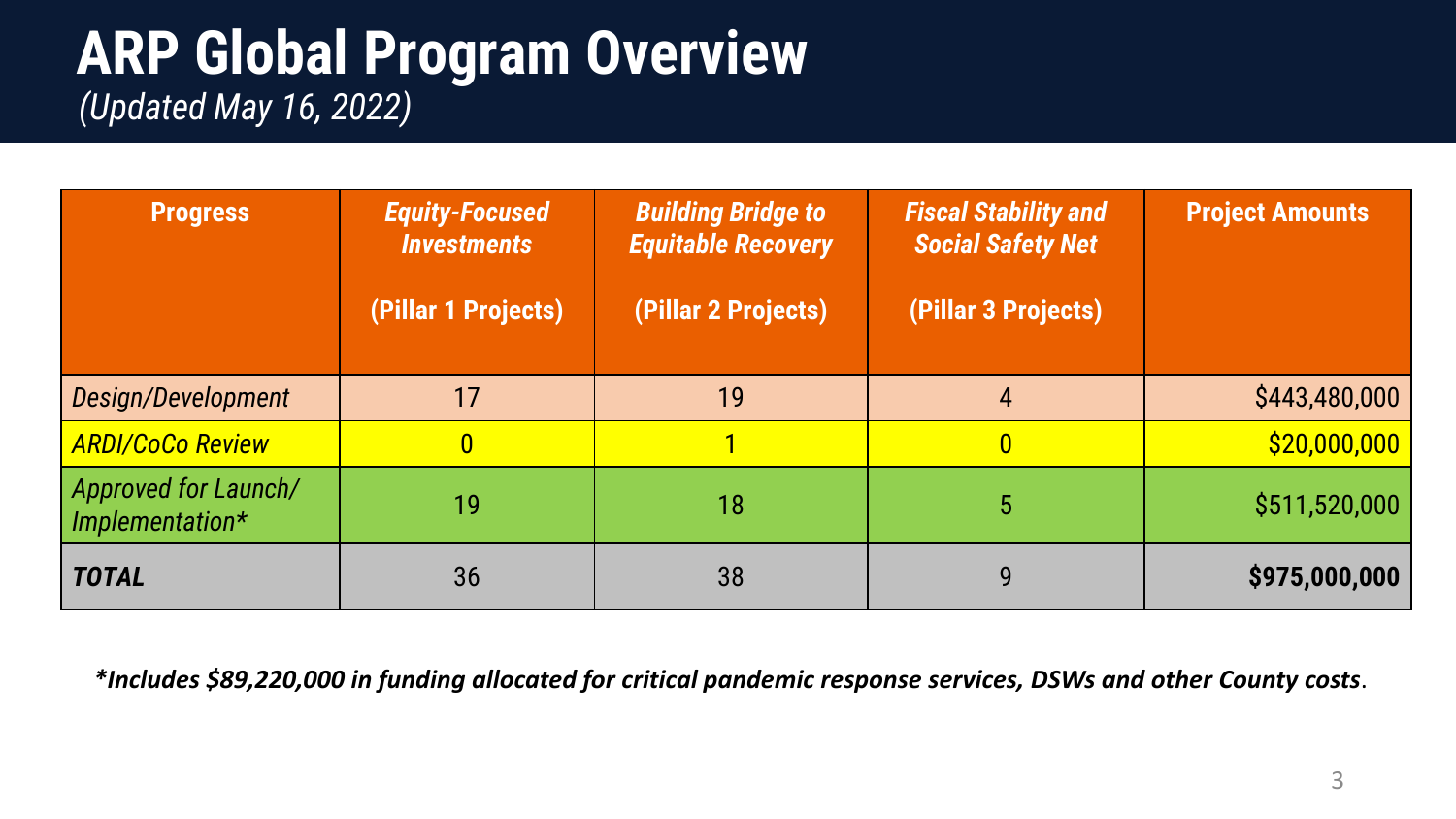**II. Department Spotlight: Department of Health Services Housing for Health Homelessness Prevention Unit**

**Dr. Christina Ghaly** Director, Department of Health Services

**Sarah Mahin** Director, Housing for Health

**Dana Vanderford**  Associate Director, Homelessness Prevention, Housing for Health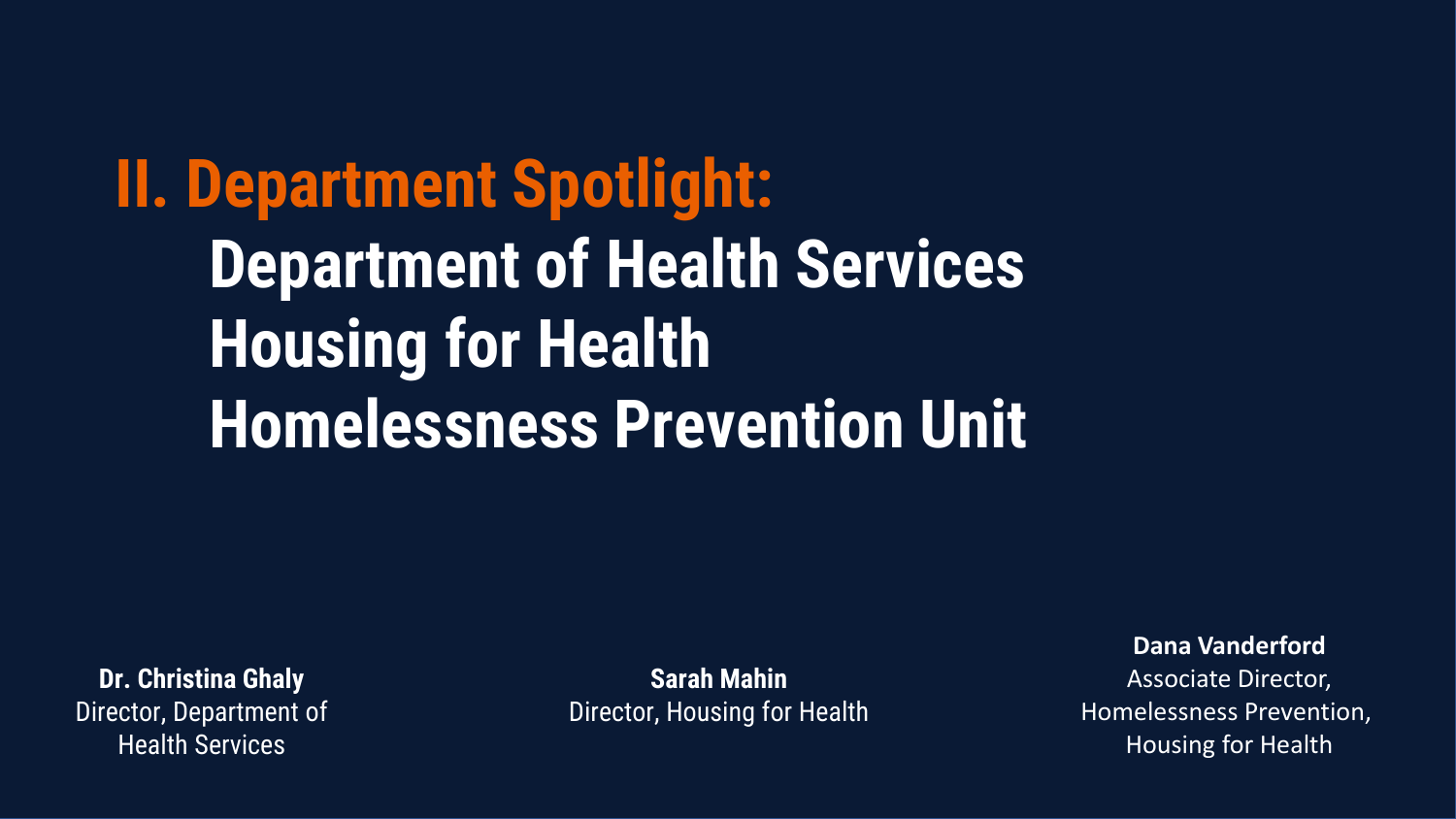### **ARP Funded DHS Programs**

**Spotlighted Today:**

• Homelessness Prevention (\$13.75M)

#### **Other Programs:**

- ICMS and Tenancy Support Services for Federal Voucher Holders (\$16.7M)
- Interim Housing Operating Costs for Community-Based Sites (\$6M)
- Interim Housing Operating Costs for Safe Landing Site (\$4.25M)
- Rental Subsidies for Permanent Supportive Housing (\$30M)
- Job Programs for Reentry Populations SECTOR (\$1M)
- ODR Interim Housing Beds (\$5M)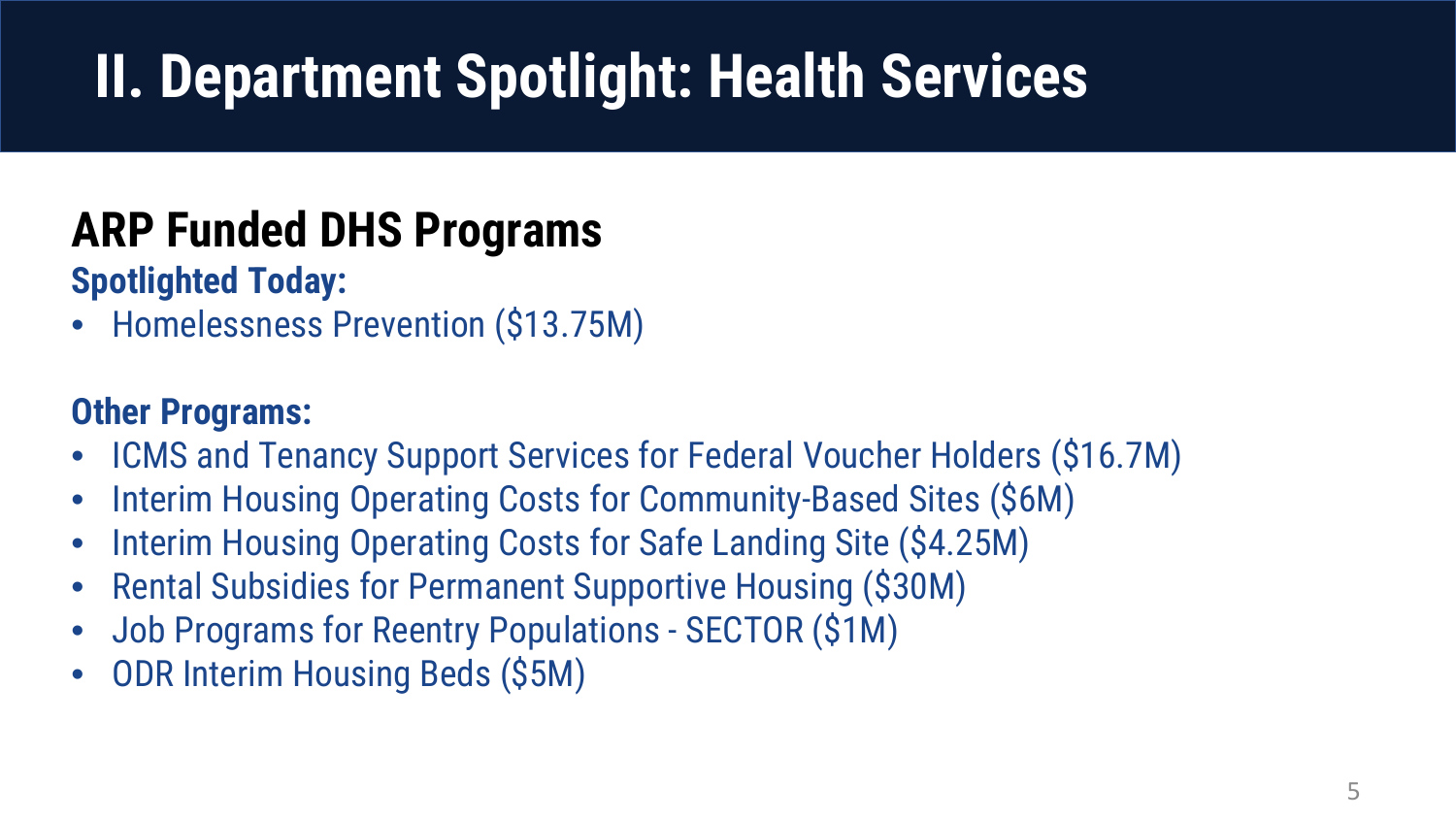#### **Homelessness Prevention Unit (HPU) Background**

- Desire to deliver interventions earlier to **prevent housing loss, associated traumas, and additional costs**
- Opportunity to use data to **proactively identify need and target prevention assistance** through California Policy Lab and CIO
- Evidence shows **relatively modest cash assistance and other temporary services** can in fact prevent homelessness and reduce inflows by **keeping individuals and families out of the emergency shelter system.**
- Historically, efficient targeting of prevention programs has been challenging.
	- **When a group of people all appear to be vulnerable, how do we know who is at highest risk of falling into homelessness?**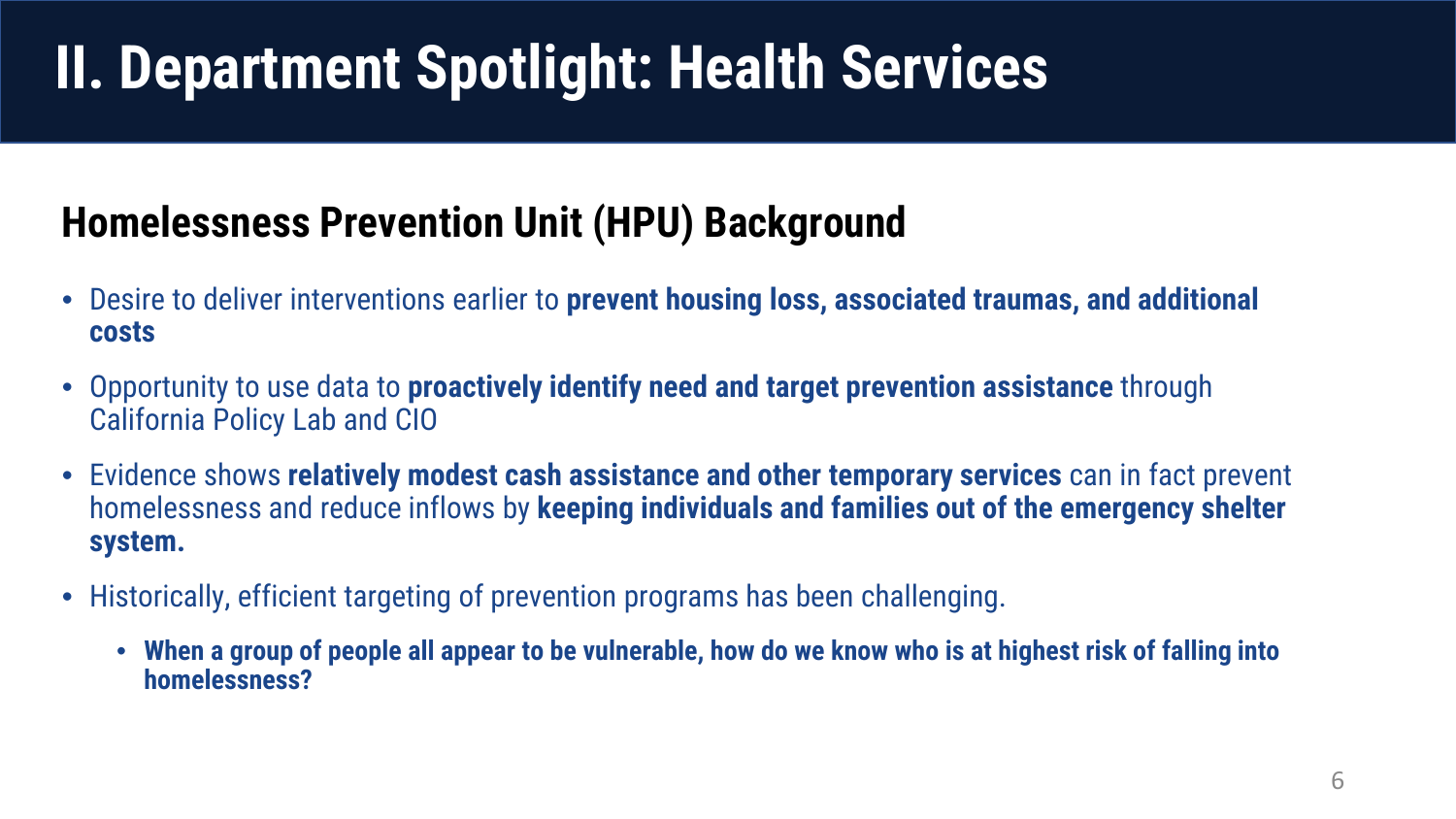#### **Timeline**

- **2017**
	- California Policy Lab publishes report on Predicting and Preventing Homelessness
- **January 2021**
	- HPU launches into Research / Program design phase
- **July 2021**
	- HPU begins outreaching to its first Single Adult clients
- **December 2021**
	- HPU begins to scale thanks to American Rescue Plan Act funding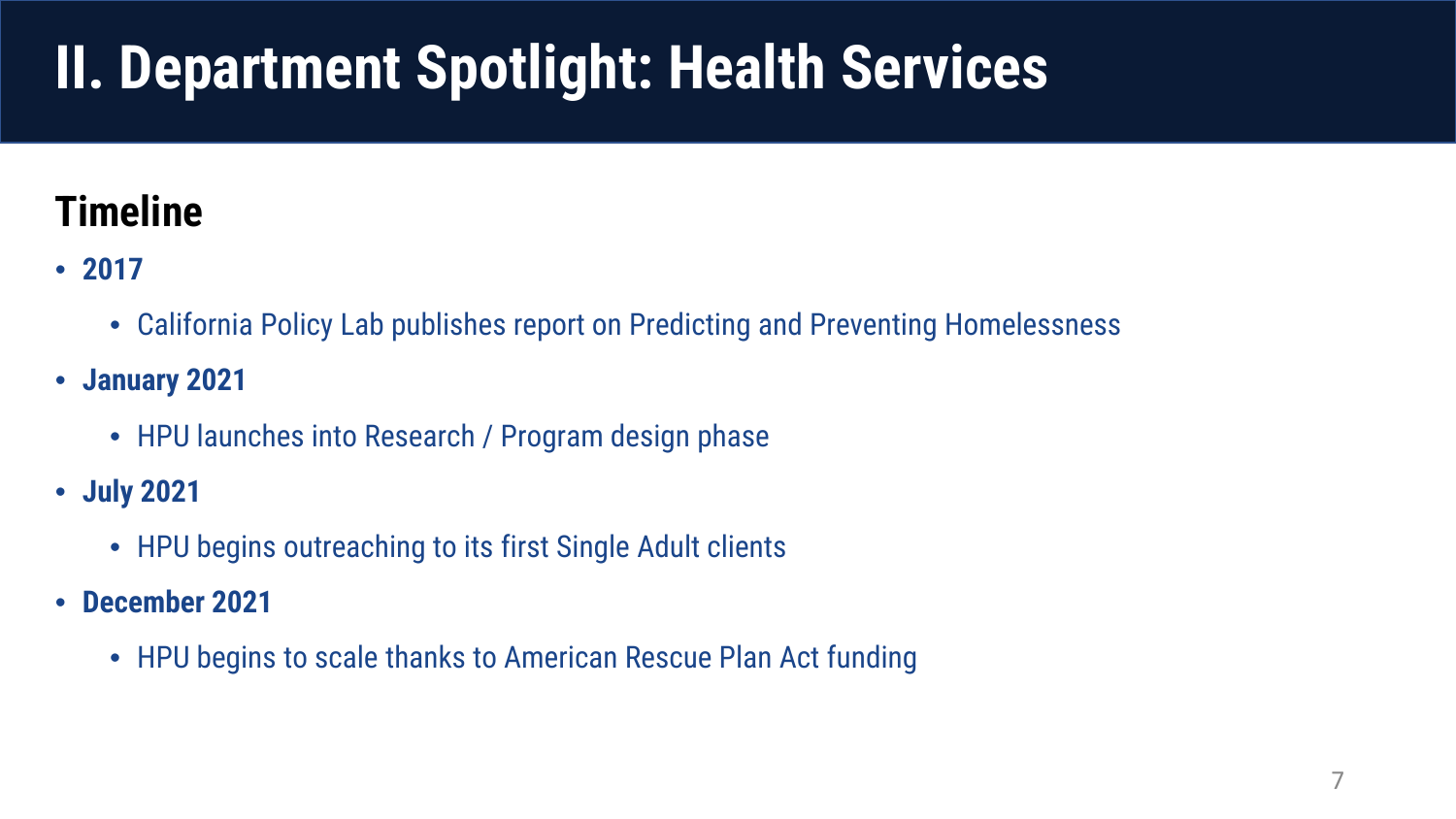#### **HPU Program Elements HPU Program Goals**

- Proactive Outreach
- 4-6 month Case Management period
- Flexible Financial Assistance
- Linkages to Supportive Services
- Partnership with DMH and other County departments

- **Bolster long-term housing retention**
	- Primary Indicator no appearance in HMIS, no "homeless" flags in other data systems
- **Improve overall health**
	- Secondary Indicators reduced interaction with DHS Emergency Rooms, fewer Crisis Stabilization Holds, fewer arrests
	- Secondary Indicators increased outpatient visits in DHS/DMH data systems
	- Client "Lookback" Period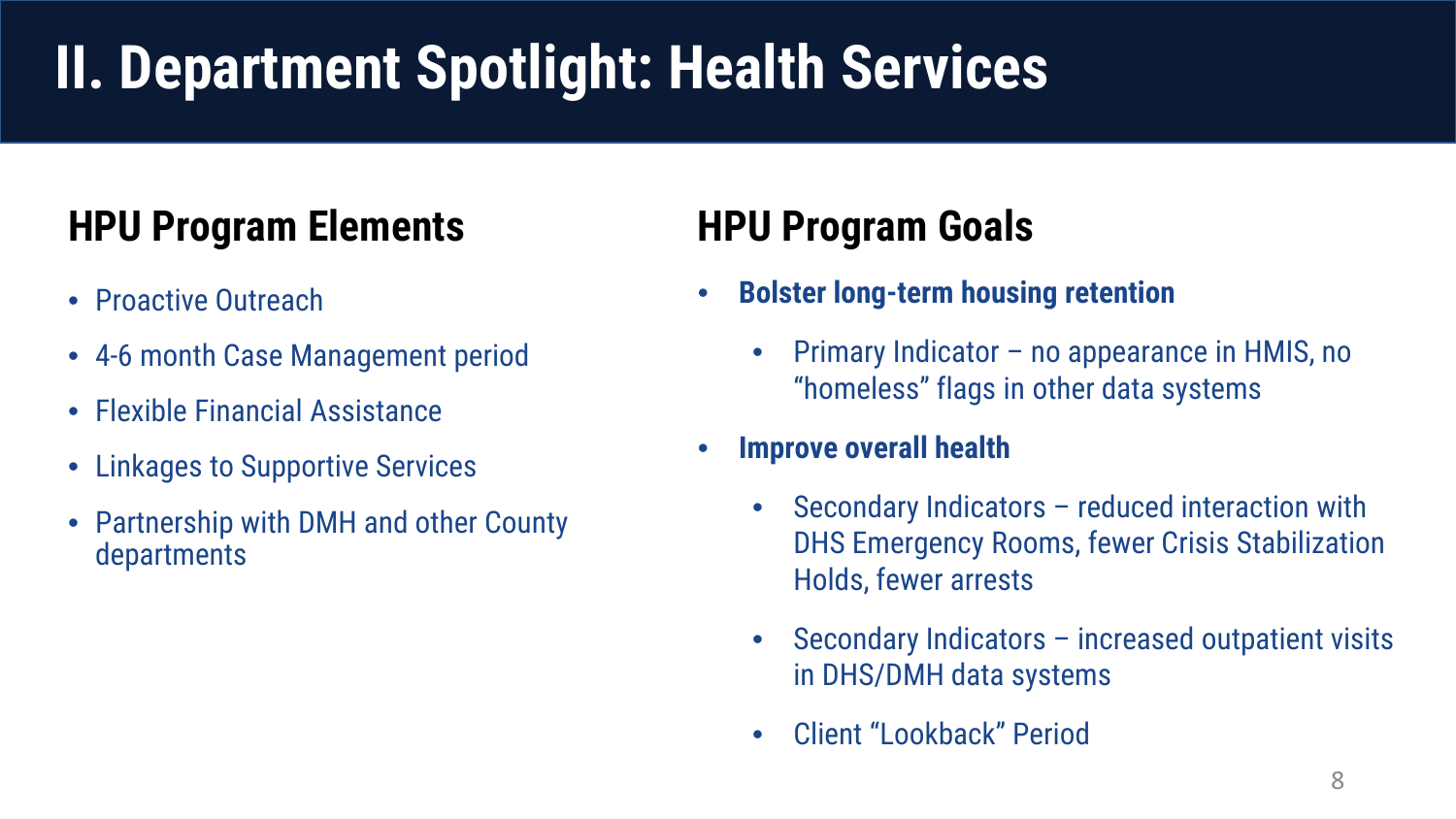#### **Population Served**

- Individuals and Families with **complex health and mental health needs** who interact frequently with the Department of Health Services, the Department of Mental Health, the Los Angeles County Sheriff's Department and the Department of Social Services.
- The HPU's High Risk List
	- The **top 3,000 individuals** at highest risk of first-time homelessness are **48 times** more likely to experience first time homelessness than average County clients
	- Those in the **top 1%** of the risk distribution are **34 times** more likely to experience homelessness in the **next 12 months** and more likely to be **intensive utilizers of services**:
		- **Nine times** as many arrests and jail bookings
		- **12 times** as many interactions with substance abuse prevention and control
- Equity is being measured at every stage of the HPU process (data mining, outreach, enrollment) to align with PIT Count data states of the state of the states of the states of the states of the states of the states of the states of the states of the states of the states of the states of the states of the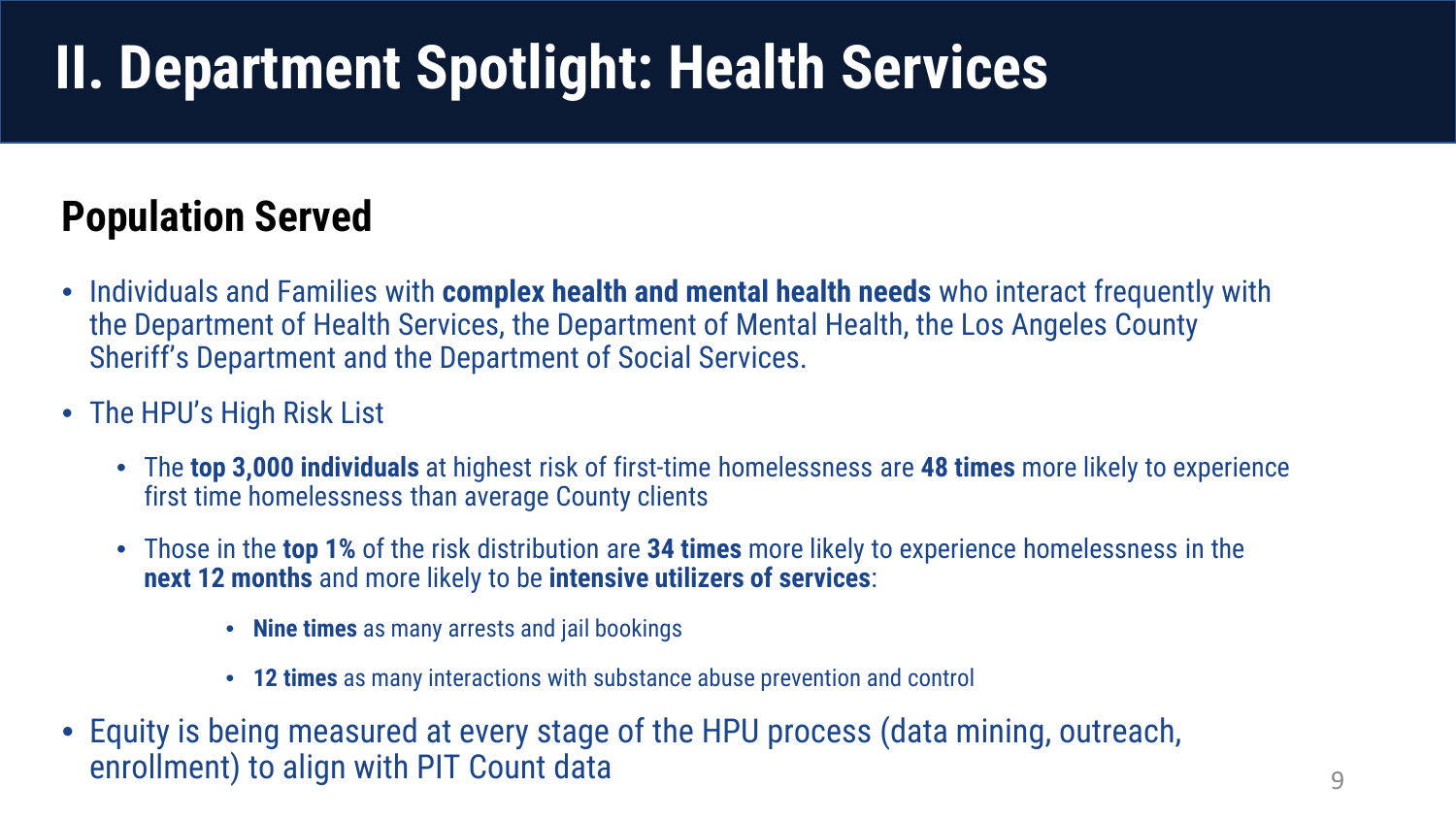#### **Measurable Outcomes**

- **92 Enrollments** since July 2021 with **51 individuals actively enrolled**
- **\$4,013.74/client** in Financial Assistance
	- Rental Assistance is our biggest expenditure
- **5 Services/client** (i.e. Financial Assistance) provided on average
- **2 Linkages/client** (connections to supportive services) on average:
	- Mental Health Services
	- Employment Services
- **90% of HPU clients retain their permanent housing** through the duration of program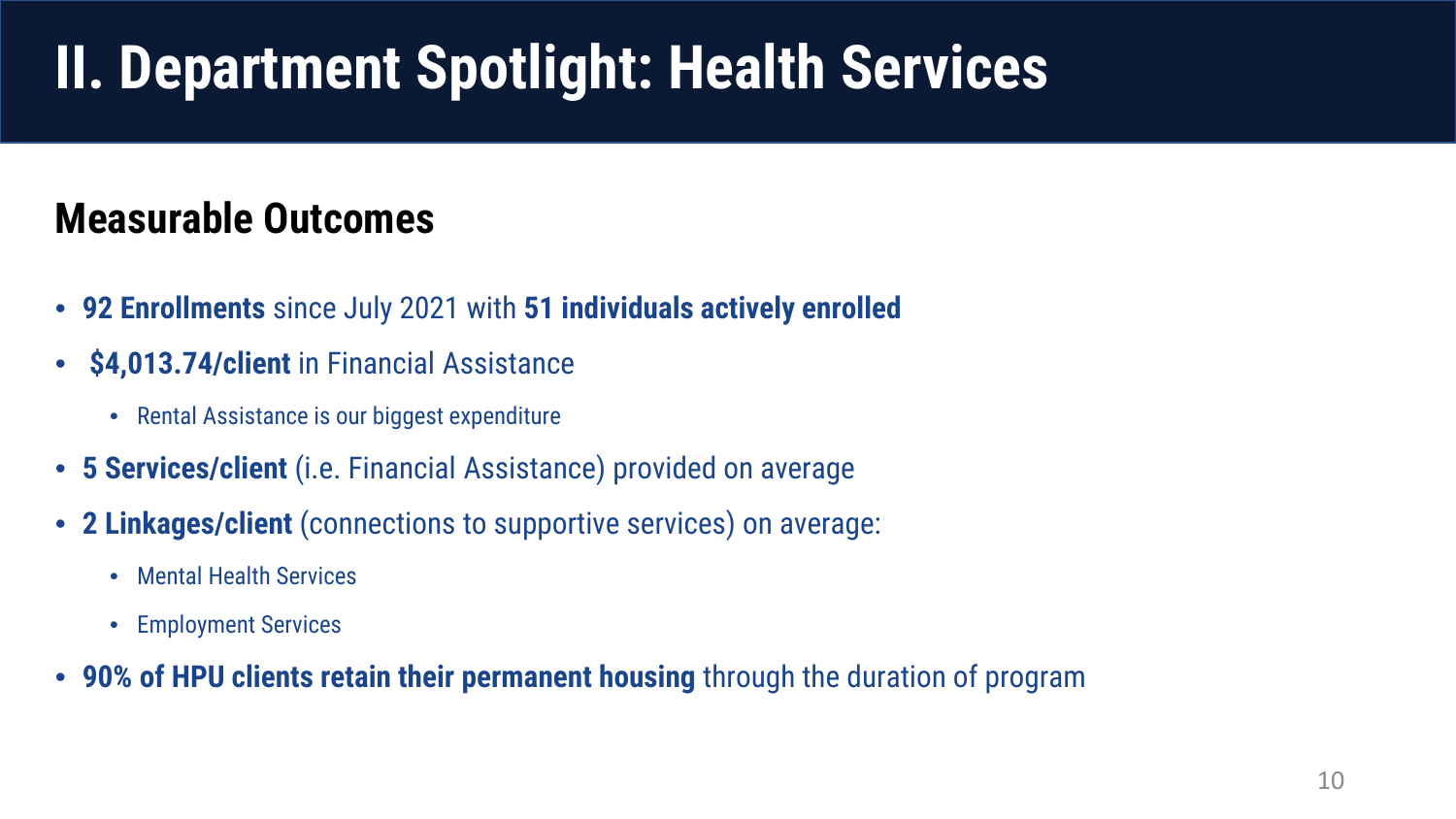#### **Looking Forward**

- HPU began its outreach to Families in **early May 2022**
- Thanks to influx of ARPA funding, HPU will be at full scale **by end of May 2022** 
	- Data Team
	- 4 Case Management Teams
	- In-House Housing Navigator
- HPU will be able to serve **300 Individuals and Families** at any given time;
	- Roughly **1000 Individuals and Families** served annually
- Evaluation with UCLA's California Policy Lab will begin in **Summer 2022**